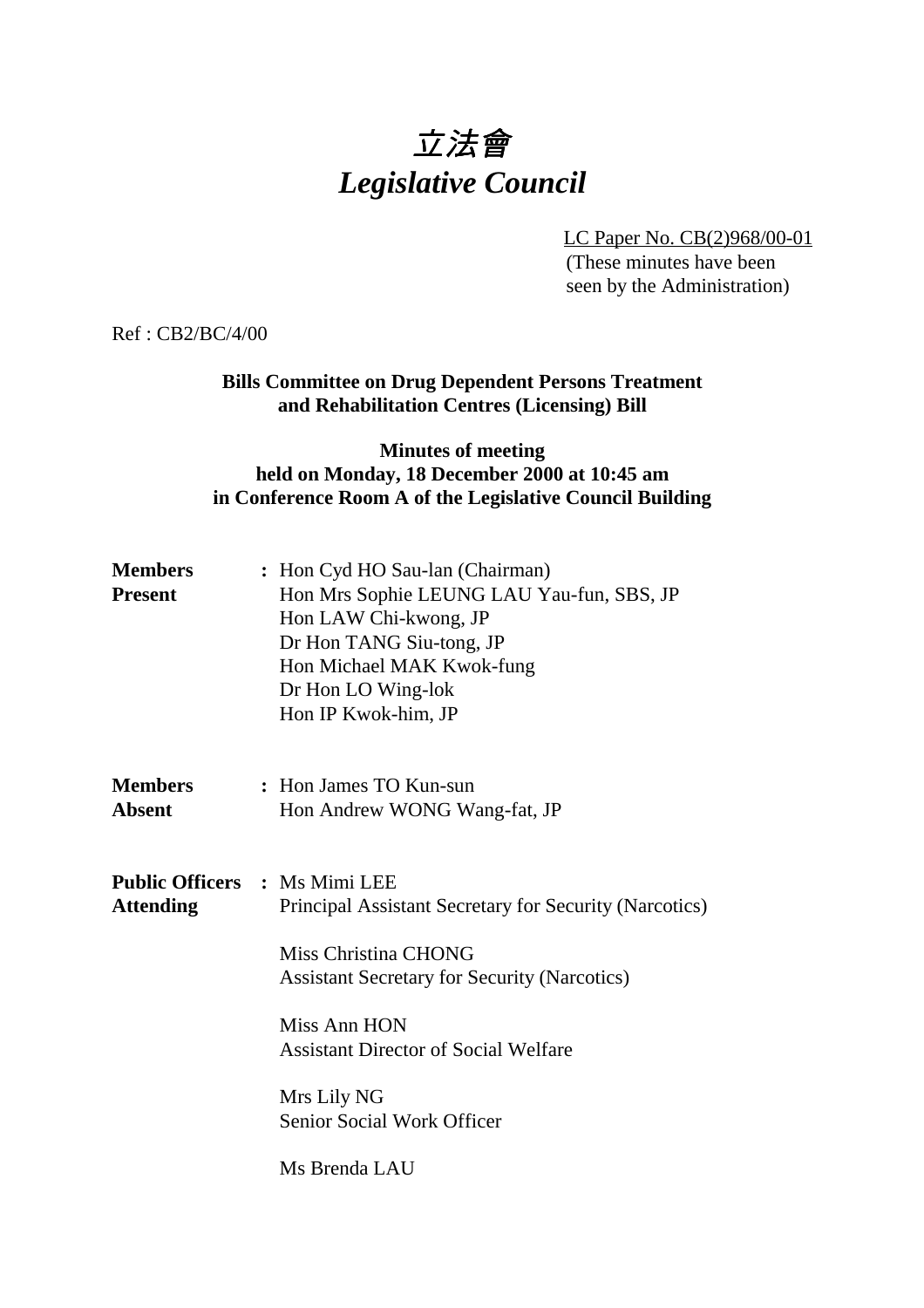Social Work Officer

Ms Fanny IP Senior Assistant Law Draftsman

| <b>Clerk</b> in<br><b>Attendance</b> | : Ms Doris CHAN<br>Chief Assistant Secretary (2) 4 |
|--------------------------------------|----------------------------------------------------|
| <b>Staff</b> in<br><b>Attendance</b> | : Mr LEE Yu-sung<br>Senior Assistant Legal Adviser |
|                                      | Ms Dora WAI<br>Senior Assistant Secretary (2) 4    |

#### **I. Matters arising from the last meeting**

Referring to the views expressed by the deputations at the last meeting on 29 November 2000, Mr Michael MAK opined that most of the existing drug treatment and rehabilitation centres were not operated in a professional manner. He considered that apart from fire and building safety, professional management was also of paramount importance in protecting the well-being of persons undergoing treatment in these centres. He did not support the granting of exemption to centres not complying with the licensing requirements, and recommended the Administration to provide proper guidance and training to help centres achieve the standards required by the Bill. The Chairman considered that the point raised by Mr MAK was controversial, and suggested to deal with the matter under a separate item at a later stage.

#### **II. Meeting with the Administration**

Comparing the Bill with related ordinances (LC Paper No. CB(2)367/00-01(10))

2. Principal Assistant Secretary for Security (Narcotics) (PAS(N)) briefed the committee on the above paper which summarized the key areas of the three related ordinances and the Bill for easy comparison. The three ordinances were the Drug Addiction Treatment Centres Ordinance (Cap. 244); the Hospitals, Nursing Homes and Maternity Homes Registration Ordinance (Cap. 165) and the Drug Addicts Treatment and Rehabilitation Ordinance (Cap. 326).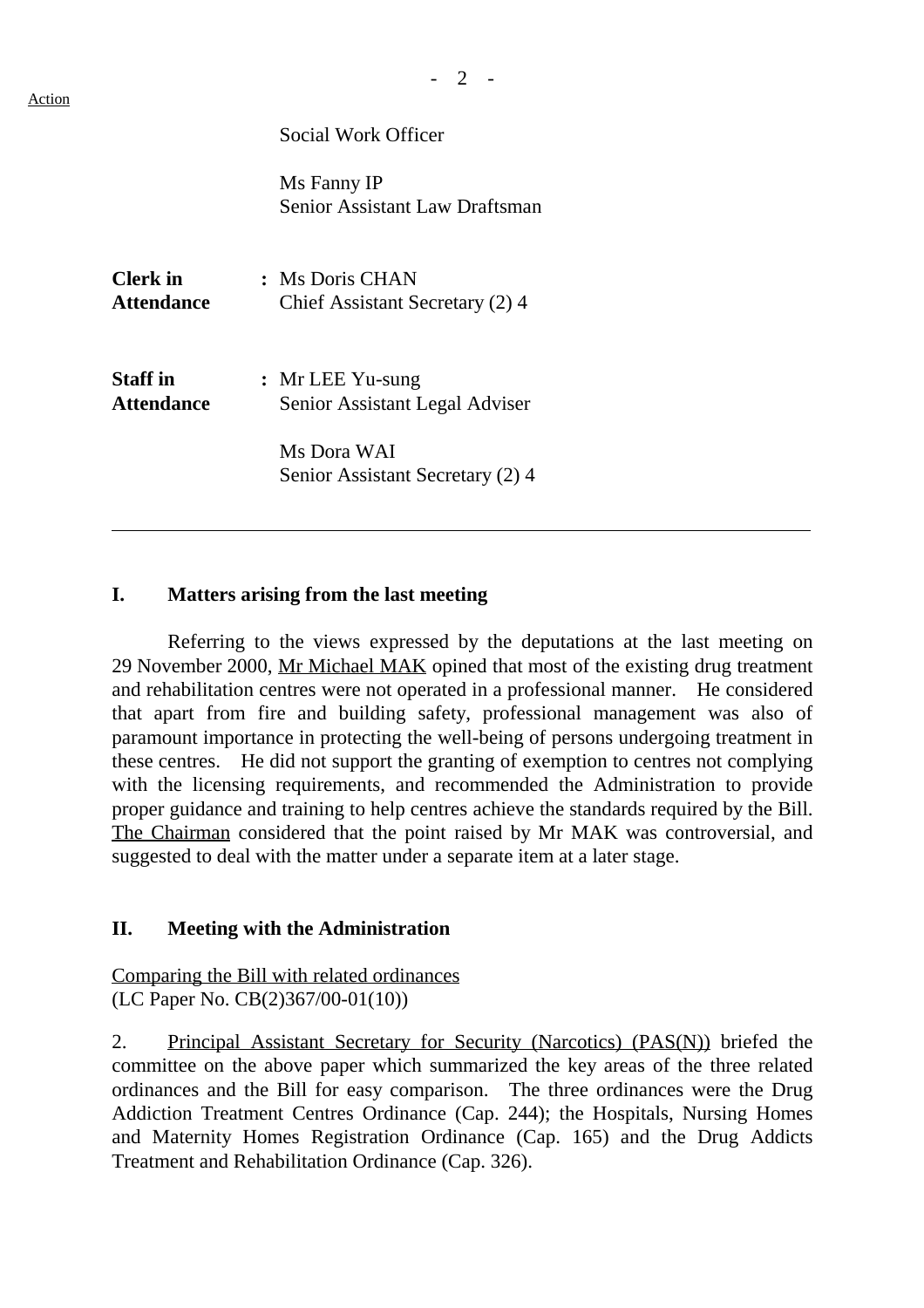3. PAS(N) stated that Cap. 244 dealt mainly with drug addiction treatment centres managed by the Correctional Services Department where treatment was provided on a compulsory basis for persons found guilty of minor criminal offences. Its objective was different from that of the Bill which was targetted to regulate voluntary residential treatment and rehabilitation centres, most of which were not currently governed by any existing legislation.

4. PAS(N) then pointed out that Cap. 165 was the ordinance with a longest history among the several ordinances cited. Since its enactment in 1936, major amendments had been introduced in 1966 to bring private hospitals under regulation. The ordinance required hospitals and nursing/maternity homes be registered with the Director of Health. As the ordinance was relatively old and outdated, the regulations contained therein were considered not suitable for regulation of voluntary residential treatment services.

5. As regards Cap. 326, PAS(N) said that as it was enacted 40 years ago, it was not applicable in today's society and would be repealed under clause 31 of the Bill. She explained that Cap. 326 provided for establishment of treatment centres which provided service on a detention basis whereas the Bill provided for establishment of voluntary drug treatment centres which would not have detention power. As the voluntary approach was found to be very effective in drug treatment, the Administration wished to give these centres more support by way of a licensing scheme introduced in the Bill. The Administration had no intention to interfere with the autonomy of these centres, and there had been consultations with the public and discussions with the affected agencies before drafting the Bill.

6. The Chairman recalled Mr Andrew WONG's concern raised at the first meeting whether there were overlaps between the Bill and Cap. 165. The Chairman further asked whether all centres operating on a voluntary basis did not use dangerous drugs for treatment.

7. PAS(N) explained that Cap. 165 was of a wider scope and more general nature. It not only dealt with drug treatment centres, but also hospitals and nursing/maternity homes. The present Bill was more specific with the definition of a treatment centre clearly spelt out in the Bill. In reply to the Chairman's question, PAS(N) said that a small number of centres used dangerous drugs for treatment, e.g. the Society for the Aid and Rehabilitation of Drug Abusers (SARDA). Although SARDA already had a licence under Cap. 165 for using dangerous drugs, it had to apply to the Social Welfare Department (SWD), the licensing authority, for another licence under the Bill. Although some centres might have to apply for two licences from two government departments in the future, the Administration would make it very clear that when dealing with applications under Cap. 165, the Department of Health (DH) would put its emphasis on aspects like medical facilities, specialist staff and storage of dangerous drugs whilst SWD, when dealing with applications under the Bill, would focus on the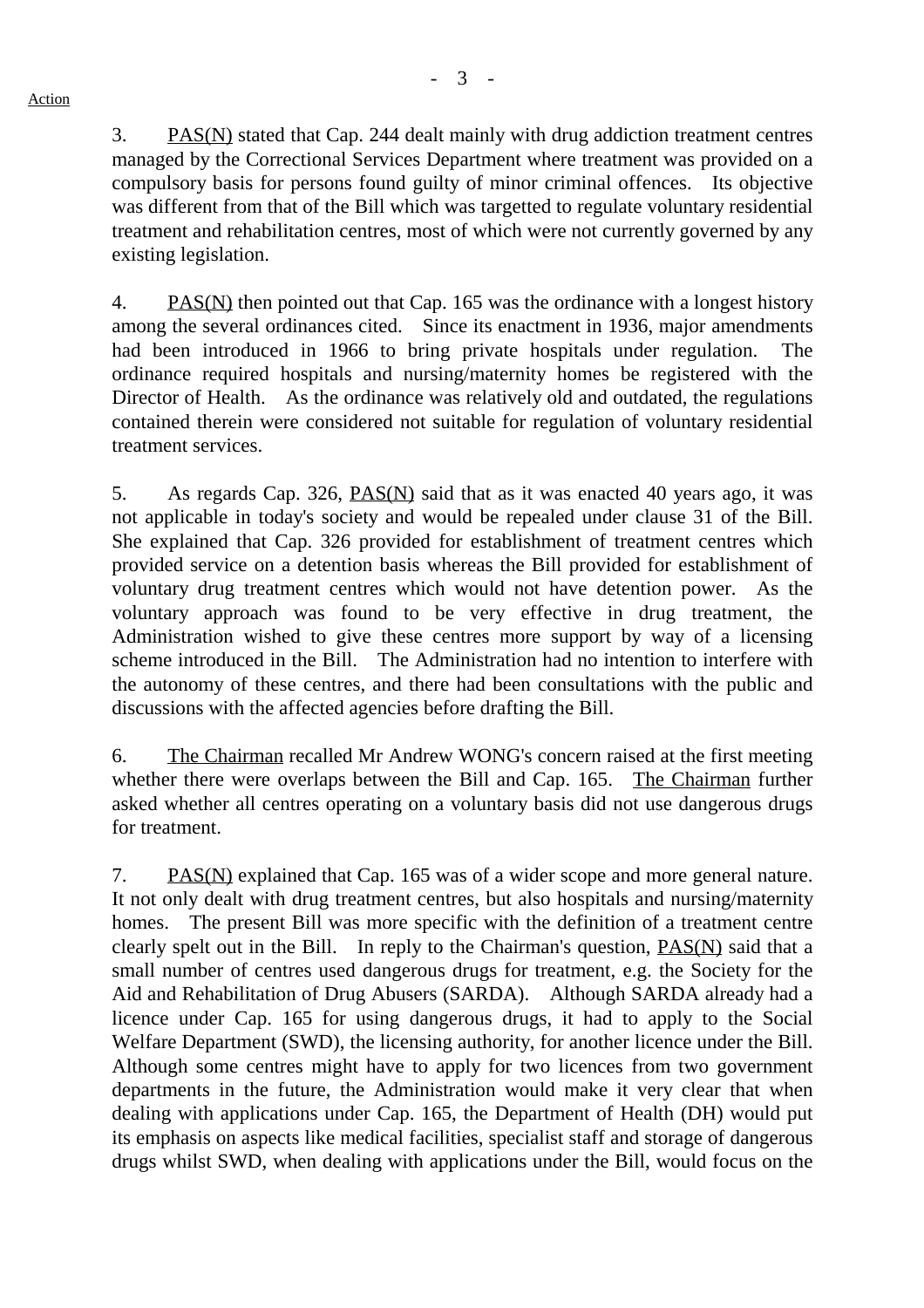physical environment of the centres such as building and fire safety and implementation of the Code of Practice (the Code). PAS(N) said that there had been internal debate within the Government for over a year as to whether one or two licences should be required for such centres. After thorough discussion, it was considered that the present proposal was the best option. In reply to Dr LO Winglok's enquiry, PAS(N) confirmed that centres not using dangerous drugs were not required to apply for a licence from DH under Cap. 165. She added that centres in 20 different locations were only using Christian therapeutic drug treatment or other physical treatment and were therefore not required to apply for a licence under Cap. 165.

Comments on the Bill by the Privacy Commissioner for Personal Data and the Administration's response

(LC Paper No. CB(2)367/00-01(09))

8. PAS(N) reported that the Administration had consulted the Privacy Commissioner for Personal Data (the Commissioner) on the proposed legislation. The Administration had taken the Commissioner's comments on board and had revised clause 23 of the Bill to strengthen the protection of personal data of persons undergoing treatment in a treatment centre. Such data might contain information relating to current or previous drug-related activities of individuals which might result in prosecution if obtained by the Police. Clause 23 now provided that all such data obtained by the Police was inadmissible as evidence against residents of treatment centres or rehabilitated persons under the Dangerous Drugs Ordinance.

9. The Commissioner also suggested that the Administration should list out clearly in the Bill the particulars to be submitted to the Director of Social Welfare (DSW) for applying for a licence or certificate of exemption. However, the Administration did not consider it necessary because the Bill itself already delimited the scope of information to be sought by DSW and the purpose of seeking such information. Only the particulars which DSW considered relevant to determining the issue of a licence or certificate of exemption should be required. In case an applicant considered that the information sought was in excess, the applicant could always resort to the Personal Data (Privacy) Ordinance for remedy. In view of the Commissioner's comments and to better protect the interests of applicants, detailed guidelines on procedures, including the types of particulars required for the applications for a licence, would be included in the Code.

Letter dated 23 November 2000 from Privacy Commissioner for Personal Data (LC Paper No. CB(2)367/00-01(12))

10. PAS(N) noted the concern expressed by the Commissioner in his letter to the Bills Committee dated 23 November 2000. PAS(N) assured the Bills Committee that the types of information required for applications for a licence would be expressly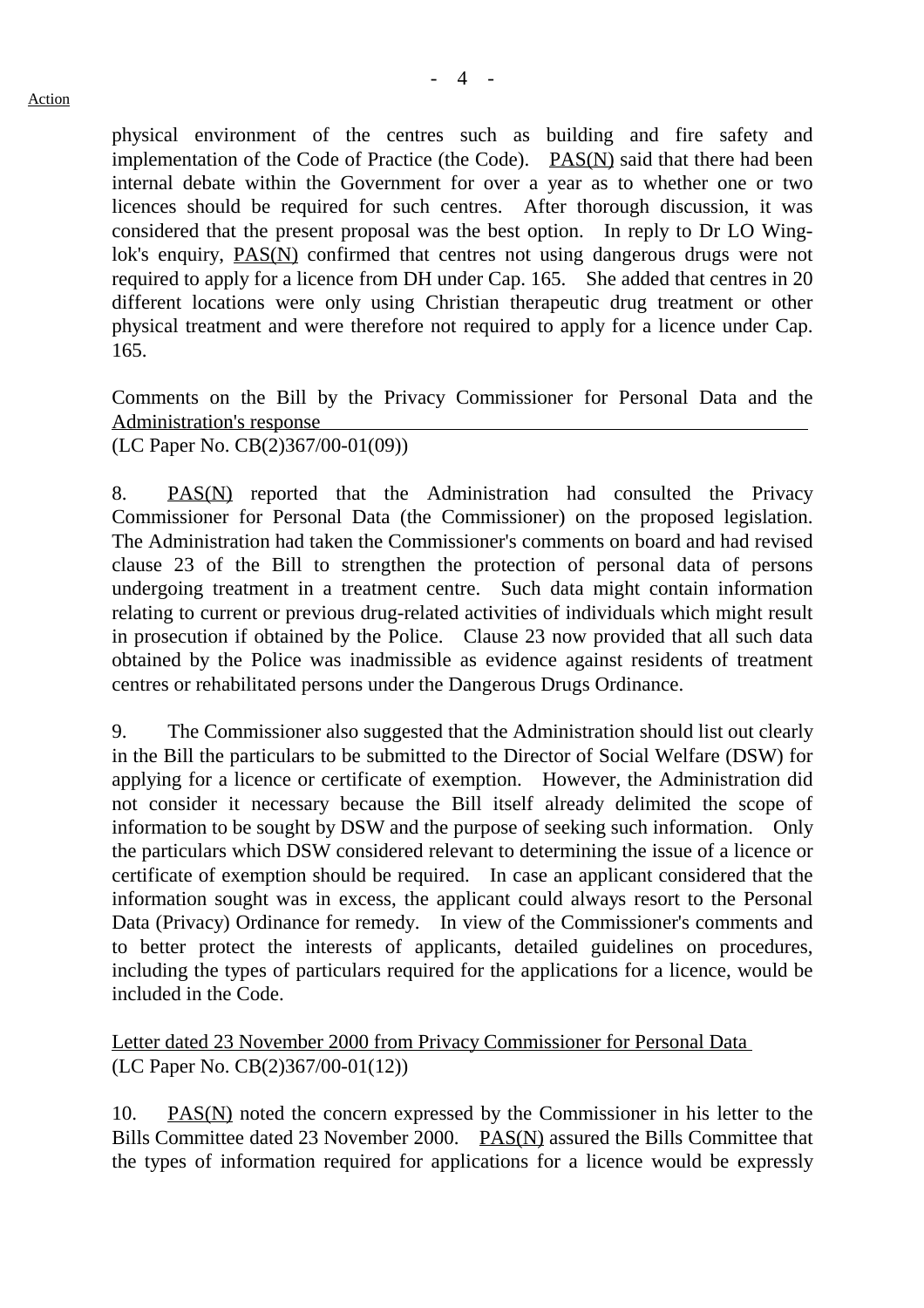stated in the Code. The Administration would consult the Commissioner again when drawing up the Code.

11. The Chairman expressed her worry about the negative psychological impact on residents or rehabilitated persons when they were requested by the Police to render assistance in the investigation of drug-related cases. The Chairman asked whether this could be avoided by deleting personal data such as names and addresses from the documents. She also asked the actual purpose of keeping such data. PAS(N) explained that the data was for aggregate statistical and law enforcement purposes. The aggregate statistics would enable the Administration to have a better knowledge of the number of such centres and their mode of operation. The Bill sought to regulate treatment centres and in case of a centre found to be operating illegally, there might be a need for the Police to examine relevant records before they could make a prosecution against illegal operation of the centre.

12. At the request of the Chairman, Senior Assistant Legal Adviser (SALA) briefed members on the information and evidence required for prosecution. He said that the basic elements that the Police was required to prove in a prosecution of operating a treatment centre without a licence were that at least four drug dependent persons were receiving rehabilitation and detoxification treatment in that premises at that time. Medical reports proving they were indeed drug dependent persons might also be required. SALA added that with the agreement of the court, the hearing could be conducted without revealing the personal particulars of the drug dependent persons concerned.

13. In response to further concerns expressed by the Chairman over possible involvement of drug dependent persons in investigation of drug-related cases, Assistant Director of Social Welfare (ADSW) explained that allowing the Police and SWD having access to personal data was inevitable in the law enforcement process. As to whether the use of such data could be restricted in court proceedings, PAS(N) undertook to obtain legal advice on the matter. The Chairman opined that legal advice from Hong Kong Bar Association and the Law Society of Hong Kong should also be sought.

14. SALA pointed out that clause 23 only prohibited the use of statements or admission made by a drug dependent person against him in proceedings under the Dangerous Drugs Ordinance (Cap. 134). The use of such information by the Police for other purposes was not prohibited.

15. As the Chairman remained concerned about the use of such personal information by the police, PAS(N) said that the Administration had already tried as much as possible to protect the personal data of the drug dependent persons concerned. However, since drug-related crimes were very serious in nature, extreme care should be exercised on how to strike a balance between protection for drug dependent persons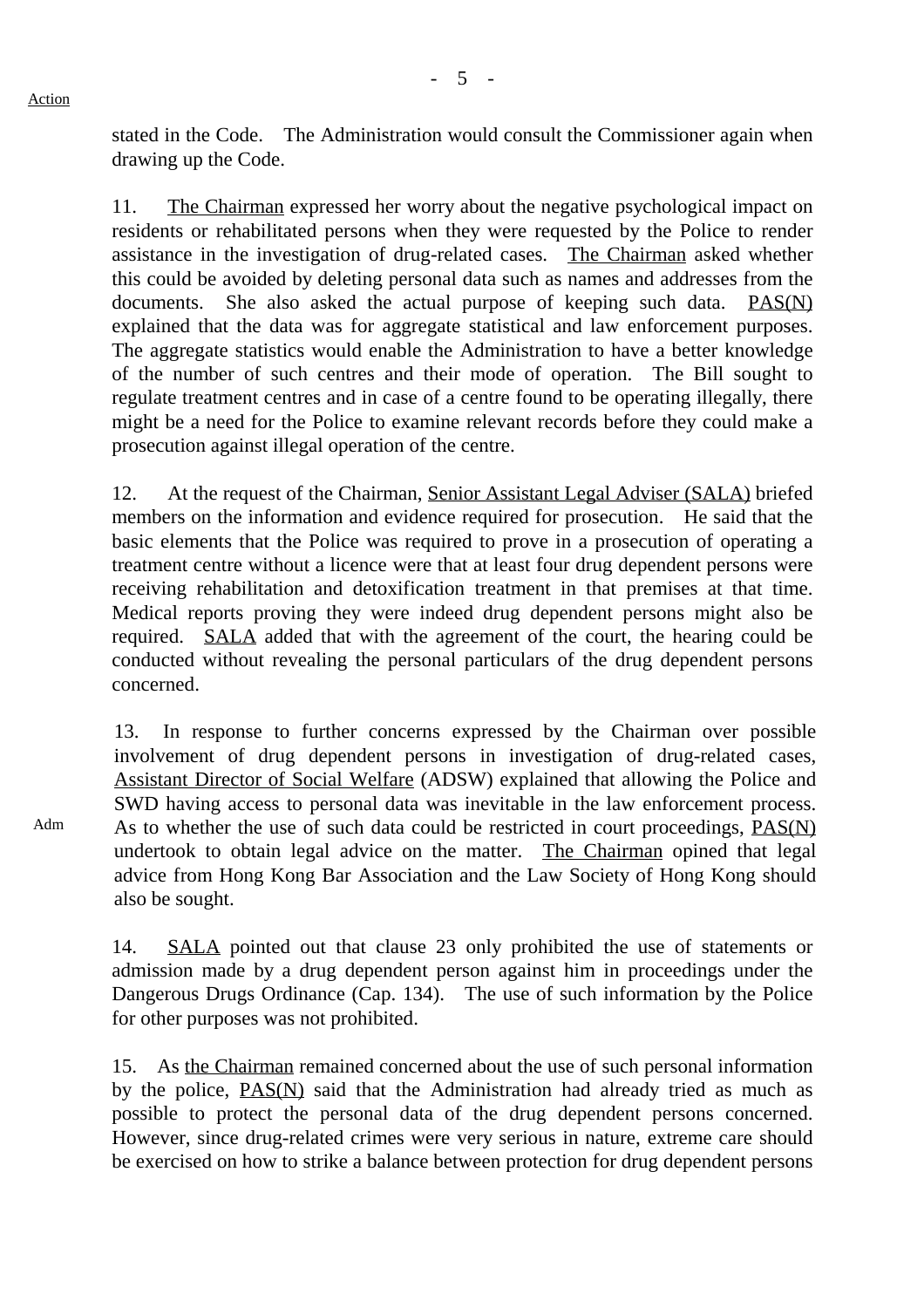Action

Adm

and the society as a whole when formulating a policy in this regard. For this reason, it was not possible to provide total unlimited protection to the drug dependent persons in question. PAS(N) pointed out that some of these persons, having personally experienced the harm caused by drug addiction, might be willing to cooperate with the Police in the investigation of drug-related cases.

16. Mr Michael MAK said that since clause 23 stated that all information given by a person undergoing treatment was only inadmissible in proceedings against that person under the Dangerous Drugs Ordinance, it implied that the Police might use the information for the purposes of other ordinances. He therefore still had reservation about clause 23.

17. Mrs Sophie LEUNG appreciated the difficulty in striking the right balance between protection of human rights and fighting drugs. As many overseas countries advocating human rights also faced the same problem, she requested the Administration to obtain information from overseas countries for the Bill Committee's reference.

18. The Chairman then asked whether the Code would be passed to the Legislative Council for consideration by way of subsidiary legislation. PAS(N) explained that both the Administration and the agencies preferred to keep the Code as an administrative document in order to allow greater flexibility. The Administration would continue to consult the agencies and the Commissioner during the drafting process and would provide a copy to the Bills Committee for members' information if necessary when it was finalized.

Process to be gone through by an offender before and after a probation order was issued

(LC Paper No. CB(2)367/00-01(11))

19. PAS(N) briefed the Bills Committee on the process to be gone through by an offender before and after a probation order was issued by the court as detailed in paragraphs 2 to 4 and 5 to 8 of the paper. PAS(N) explained that the court would issue a probation order for a drug dependent offender to complete a drug treatment programme only if he agreed to do so. If the offender, after admission to the centre, found it not suitable for whatever reasons, he could always discuss with the probation officer for alternatives.

20. Mr LAW Chi-kwong asked SALA to advise on the rights of offenders in accepting or refusing probation orders. Mr LAW believed that an offender could hardly refuse a probation order as other possible alternatives were usually much less favourable to the offender. SALA agreed to Mr LAW's comments and stated that under the Probation of Offenders Ordinance (Cap. 298), the Court was required to explain to the offender the content of the proposed probation order and obtain the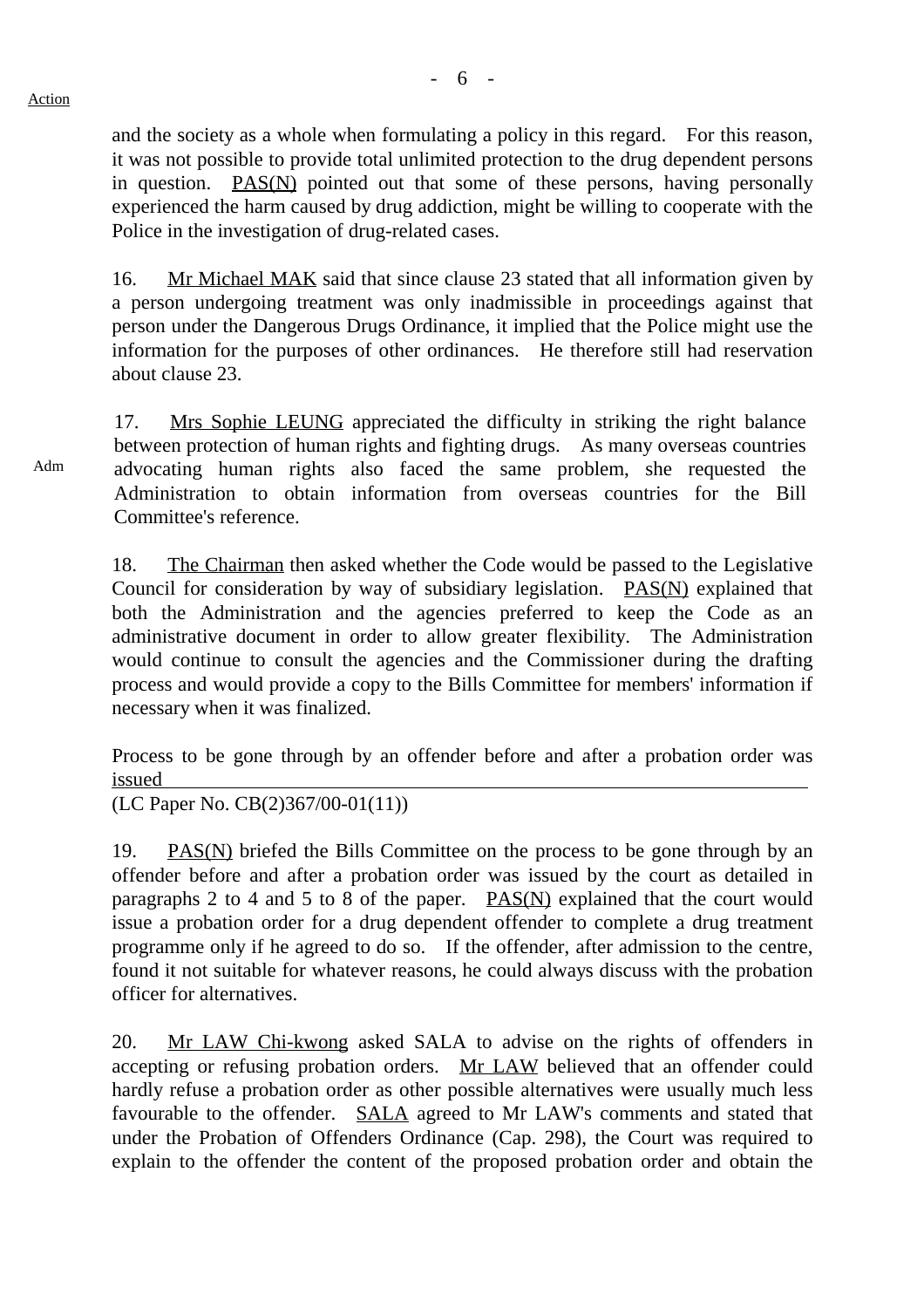agreement of the offender to be put on probation before making such an order. SALA added that in principle the court should deal with the offender in a manner most effective and best suited to his circumstances. If an offender refused to be placed on probation, the Court had other sentencing options, and those were not necessarily worse alternatives, for the offender. Therefore the offender could not be considered as having no choice but to accept a probation order. If an offender was required to undergo a drug treatment programme under a probation order but he refused to signify agreement to the rules of the centre upon admission or found it not suitable after admission, he could discuss with the probation officer to work out other alternatives.

21. ADSW pointed out that admission of persons into a non-governmental centre was always made on a voluntary basis. Such centre would interview the offender before his admission so as to ensure that he was willing to undergo treatment in that centre under the probation order. If the offender was under 16, consent would also be obtained from his family.

22. Dr LO Wing-lok asked for the number of cases where an offender requested alternatives when he found it unacceptable to carry on the treatment after his admission to a centre. ADSW replied that this situation rarely occurred as past cases showed that the offender either had successfully completed the treatment or had quitted it. Requests for transfer of centre were rare. As to the approximate number of such cases per year, ADSW said that the number was extremely small but she could not quote a figure since the Administration did not keep a record of such requests.

23. Dr TANG Siu-tong asked what action would the court normally take against those offenders who quitted the treatment programme prescribed in the probation orders. ADSW replied that the court would take action based on the circumstances of each case and there were no hard and fast rules. However, if the offence committed by an offender was more serious in nature, the court might extend the period of the probation order or consider for more serious sentencing.

Administration's response to views expressed by drug treatment and rehabilitation agencies raised at the meeting held on 29 November 2000 (LC Paper No. CB(2)512/00-01)

24. PAS(N) outlined the main points of the Administration's response to the questions raised by agencies which were not answered at the last meeting due to lack of time -

(a) The Administration had no intention to change the existing multimodality approach. The voluntary residential treatment and rehabilitation service proposed to be regulated under the Bill was only one of the various modalities provided.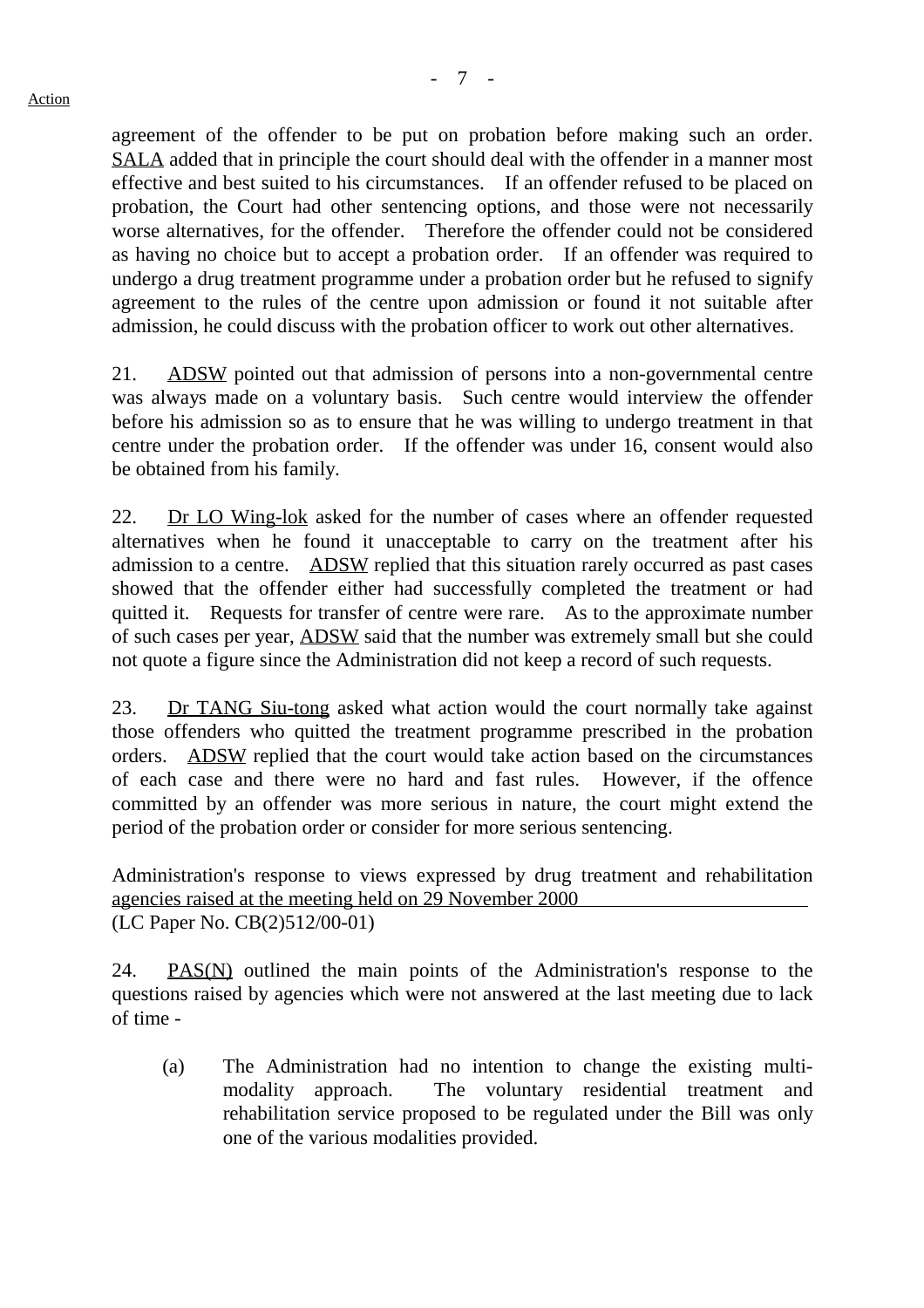- (b) As the licensing provision under the Bill was location-based, an agency had to apply for three licences or three exemption certificates if the agency had treatment centres at three different locations.
- (c) In compiling the Code, SWD, as the licensing authority, would coordinate with Buildings Department (BD) and Fire Services Department (FSD) on aspects relating to building and fire safety.
- (d) Agencies were encouraged to put in applications to charitable funds for financial assistance to carry out planned improvement works to centres. They could also seek help from the Government for land allocation.
- (e) SWD would work closely with agencies when drawing up the draft Code so that their concerns such as manpower deployment during outdoor activities would be addressed in the Code.
- (f) One of the direct objectives of the Bill was to protect the well-being of the residents. SWD as the licensing authority might need to respond quickly if the interests of residents or the public were at stake. In view of this, if the appeal mechanism applied to every power given to DSW, undue delay might result when carrying out DSW's directions and thus defeating the purpose of the Bill.
- (g) The penalties set out in the Bill were lighter instead of heavier than those in similar ordinances. Details were provided in paragraph 11 of the paper.
- (h) It was considered not appropriate for the Bill to regulate staff training. In-service training for frontline workers in the anti-drug field was currently organized by SWD and non-governmental organizations. The Beat Drugs Fund would also give priority consideration to funding applications for staff training programmes run by centres.
- (i) As regards the proposal to designate treatment centres as restricted areas, the Administration considered that there was no need to do so as the trend was for more openness. Some treatment centres such as Shek Kwu Chau Rehabilitation Centre had already adopted an open approach nowadays.
- (j) The Bill was not inconsistent with other ordinances related to drug treatment and rehabilitation. The increase in the success rate of drug treatment was not a direct objective of the Bill.
- (k) Clarification of the claims made by The Christian Zheng Sheng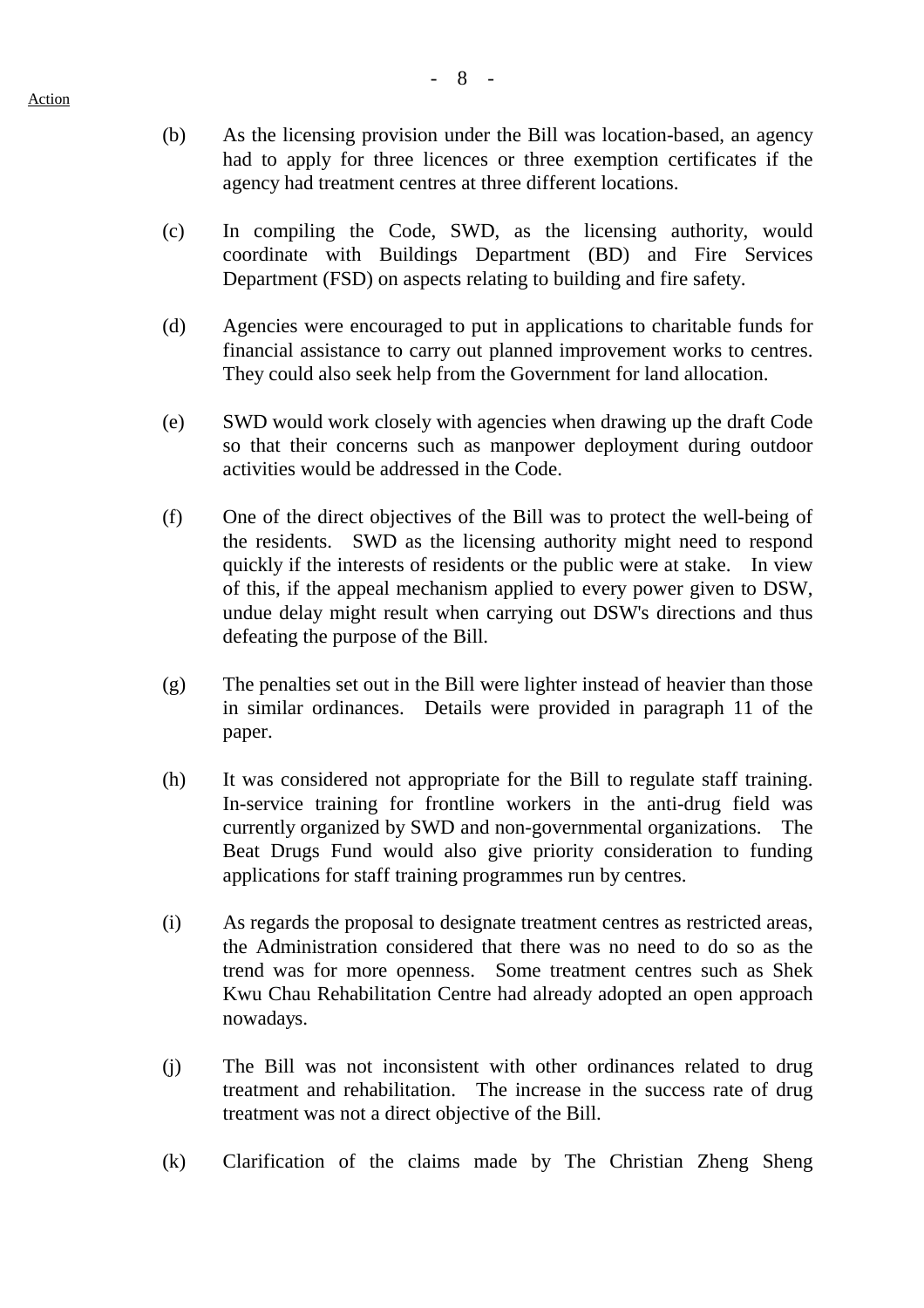Association as detailed in paragraphs 16 to 18 of the paper. To avoid re-occurrence of similar misunderstandings, SWD was planning to visit the agencies to identify their needs in respect of land and building/fire safety, and would provide as much assistance and guidance as possible. Agencies were welcome to put in applications for sites for consideration by the Lands Department (LD) and the Government Property Agency (GPA).

#### Questions from members

25. The Chairman said that agencies were well aware of the potential dangers existing in their centres or their surroundings and were keen to improve the physical environment of their centres in order to obtain a licence to continue their operation. However, the amount of money required for the necessary upgrading works for all affected centres was substantial. The Chairman suggested that the Administration should consider carefully whether the licensing scheme should be put on hold until the funding to carry out all necessary improvement works to centres was available. She also urged the Administration to consider ways to avoid closure of centres upon enactment of the Bill. She wished to know whether those centres which had been achieving good results would be provided with necessary resources for improvement to their buildings. PAS(N) responded that several major charitable funds such as the Lotteries Fund, Beat Drugs Fund, Chinese Permanent Cemeteries Fund and the Hong Kong Jockey Club Charities Trust had agreed to favourably consider applications submitted by agencies affected under the Bill. Agencies should start working out their improvement work plans and put in their funding applications well in advance. PAS(N) noted that some Christian agencies would not apply for the Lotteries Fund due to Christian faith, even though those funds were the largest sources of funding. She pointed out that other funds such as the Beat Drugs Fund and the Chinese Permanent Cemeteries Fund were also available to meet their needs.

26. Mrs Sophie LEUNG was concerned as to whether a drug-free environment at centres could be maintained after the enactment of the Bill. In reply to Mrs LEUNG, PAS(N) referred to regulations 7, 8, 10 and 11 of the Drug Addicts Treatment and Rehabilitation Regulations, under which the superintendents of centres were empowered to refuse/permit a resident to receive phone calls, censor a resident's letters, confiscate any unauthorized articles found in the possession of a resident, refuse visits to a resident and prohibit anybody without lawful authority from entering into the centres. These regulations were found inappropriate nowadays as most centres were currently operated on a voluntary basis instead of a detention bases. The Administration had held five meetings with the affected agencies and learned that the majority of the centres operated smoothly and effectively without resorting to similar statutory rules. Legal advice obtained by the Administration was that some of the regulations, e.g. censoring a resident's letters and confiscating a resident's belongings, were in contravention of the human rights provisions of the Basic Law. The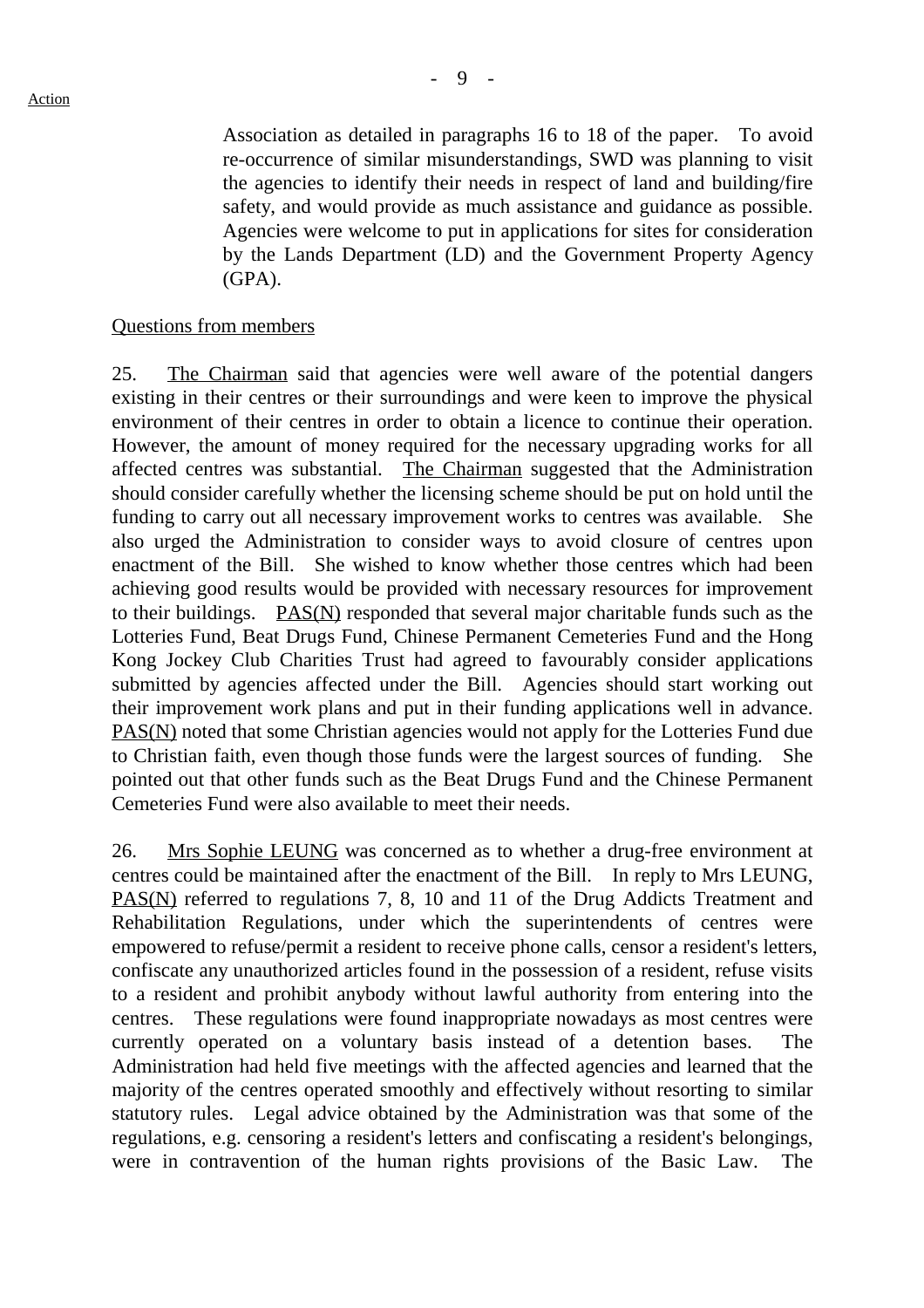Administration had already advised agencies that there would be sufficient safeguard if prior consent was obtained from a resident before enforcing the rules stipulated by a centre for effective management. Mrs LEUNG urged the Administration to clearly explain the proposed amendments to the agencies and to encourage them to work positively with residents in order to develop a mutual-trust relationship.

27. In response to the Chairman,  $PAS(N)$  said that the admission formalities to a centre, including the signing of a document of consent by an offender, would take place after the issue of a probation order. She reiterated that the decision to accept or refuse the arrangements proposed under a probation order rested with the offender. Social workers would explain to the offenders the rules and environment of the centre before the offenders made a decision. The Chairman shared the view of Mr LAW Chi-kwong that some of the offenders might not be truly willing to sign the document of consent and had no real choice in the matter.

28. Referring to the objectives of the Bill as set out in paragraph 14 of the paper, Dr TANG Siu-tong questioned the need for DSW to obtain the personal data of residents of treatment centres. PAS(N) explained that the authority given to DSW under the Bill to inspect treatment centres and examine their books and documents was to facilitate the enforcement of law. If a centre was suspected to be operating without a licence, DSW would need to examine the records kept by the centre in order to determine whether the centre was operating illegally. However, the personal data of a resident would be fully protected as such data obtained during the investigation process was inadmissible as evidence in legal proceedings against the resident concerned under the Dangerous Drugs Ordinance. Dr TANG further opined that there must be other ways to prove whether a centre was operating illegally. **PAS(N)** stated that, depending on the nature of the case, it might not be necessary to obtain residents' personal data on each occasion. The Chairman said that this issue would be further discussed at the next meeting when information on overseas practices would be available.

29. Mr IP Kwok-him expressed concern about the voluntary approach currently adopted by most centres. He pointed out that although many residents were willing to undergo voluntary treatment before admission, some of them might change their mind when encountering hardship during the treatment process. As frontline workers were worried about how they should handle such situations, clear guidelines on the subject should be included in the Code. As the circumstances and funding requirements of the treatment centres varied, the plan to bring them all to a certain standard by a certain time might create adverse impact on some centres. He was of the view that apart from stipulating fire and building safety requirements, more thoughts should be given to solving the more practical problems in other areas. The Chairman pointed out that during a recent visit to some centres by the Bills Committee, members found that the premises of some centres could mean a container or a wooden shed next to a dangerous slope. PAS(N) explained that the significant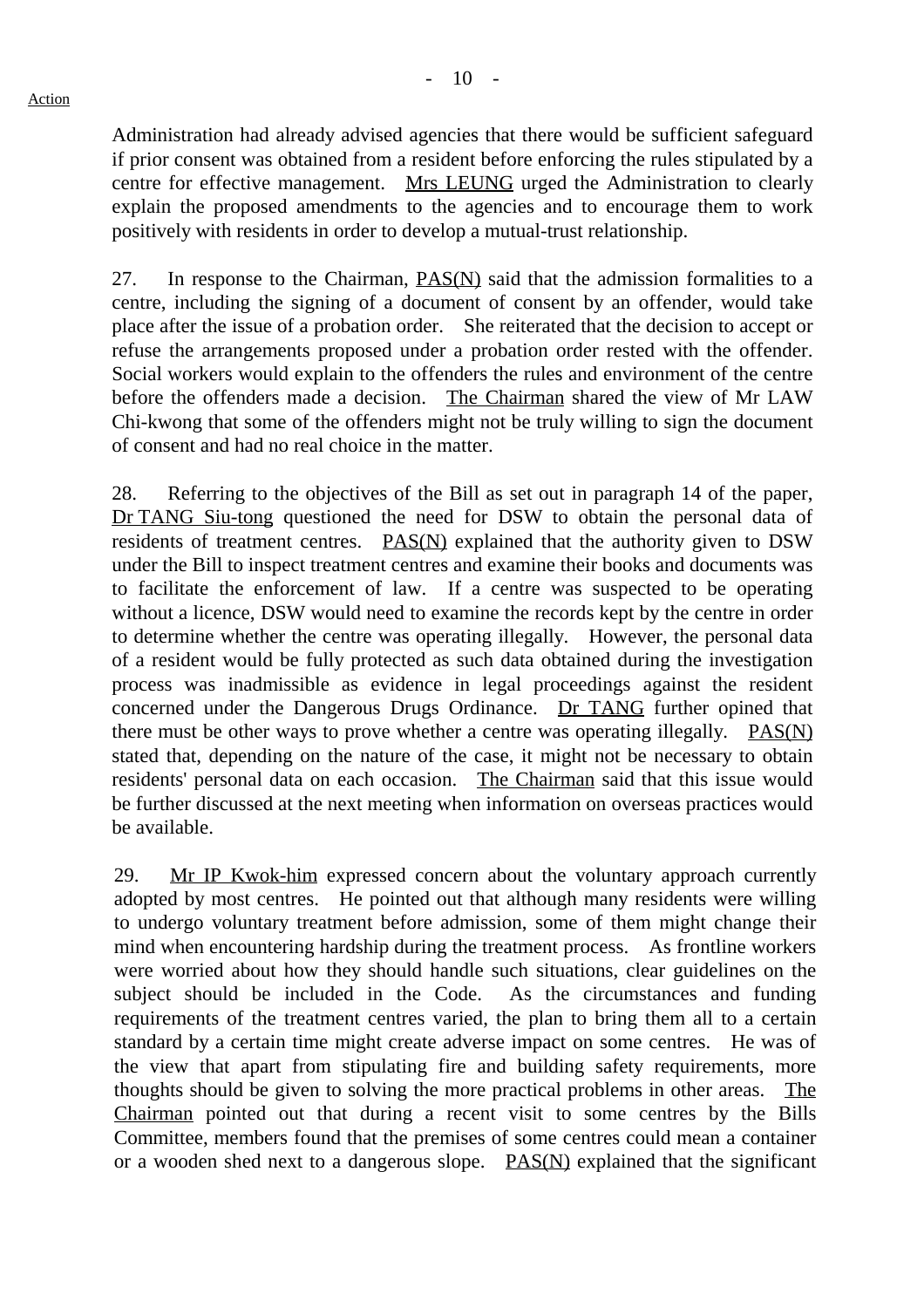Adm

Adm

differences in physical environment between the centres now was one of the main reasons for introducing this Bill, as providing a safe environment to residents was one of the prime objectives of the Bill. PAS(N) promised to supply more information to the Bills Committee on this aspect at the next meeting.

30. Mr IP then asked about the resources available to assist the agencies to achieve the required standards as well as the possible consequences of not complying with the required standards. The Chairman said that some centres had to be closed if they could not meet the required standards within the grace period of 4 years or 8 years at a maximum after the enactment of the Bill. The Chairman asked the Administration to consider the merits of allowing centres to obtain financial support to complete the necessary improvement works before introducing the licensing scheme or deferring the effective date of the licensing scheme by two years. PAS(N) said that the Administration had no intention of closing any centres and would provide as much guidance and assistance as possible to help them obtain sufficient financial support to carry out necessary works, and would try to accommodate their timetable. The Administration would also consider granting exemption to centres provided that they had worked positively towards the target but for some reasons were still unable to achieve the required standards. As for financial support, the Administration had requested the Beat Drugs Fund to reserve funds for centres in need. In addition, it had also obtained agreement from several major charitable funds to provide funding to these centres. The Chairman asked the Administration to provide an estimated figure required to complete all necessary improvement works for all centres as well as the amounts now available from various charitable funds. PAS(N) replied that a rough estimate of the first figure asked by the Chairman was about 90 million, which would be needed in phases over about 8 years; and the annual provisions of the Beat Drugs Fund and the Chinese Permanent Cemeteries Fund amounted to approximately \$20 million and more than \$20 million respectively. PAS(N) would provide more detailed figures of various funds before the next meeting.

31. Mr LAW Chi-kwong raised three points. Firstly, he requested the Administration to confirm that the probation officers would ensure that the offender was willing to sign and fully understood the document of consent, which included the rules of the centre of which the offender was going to receive treatment, before a probation order was issued. Secondly, provisions should be included in the Code to avoid discrimination against AIDS. Thirdly, the Administration should not underestimate some agencies' distrust of the Government. The Administration should develop mutual trust by giving every assistance to the centres to help them comply with the statutory requirements. The Chairman fully agreed that the means of developing a mutual-trust relationship among agencies, residents and the Administration should be explored. PAS(N) fully endorsed their views, and pointed out that the Administration had been paying attention to this area. The communication between the relevant government departments and the concerned agencies in recent years had improved since the establishment of the Drug Liaison